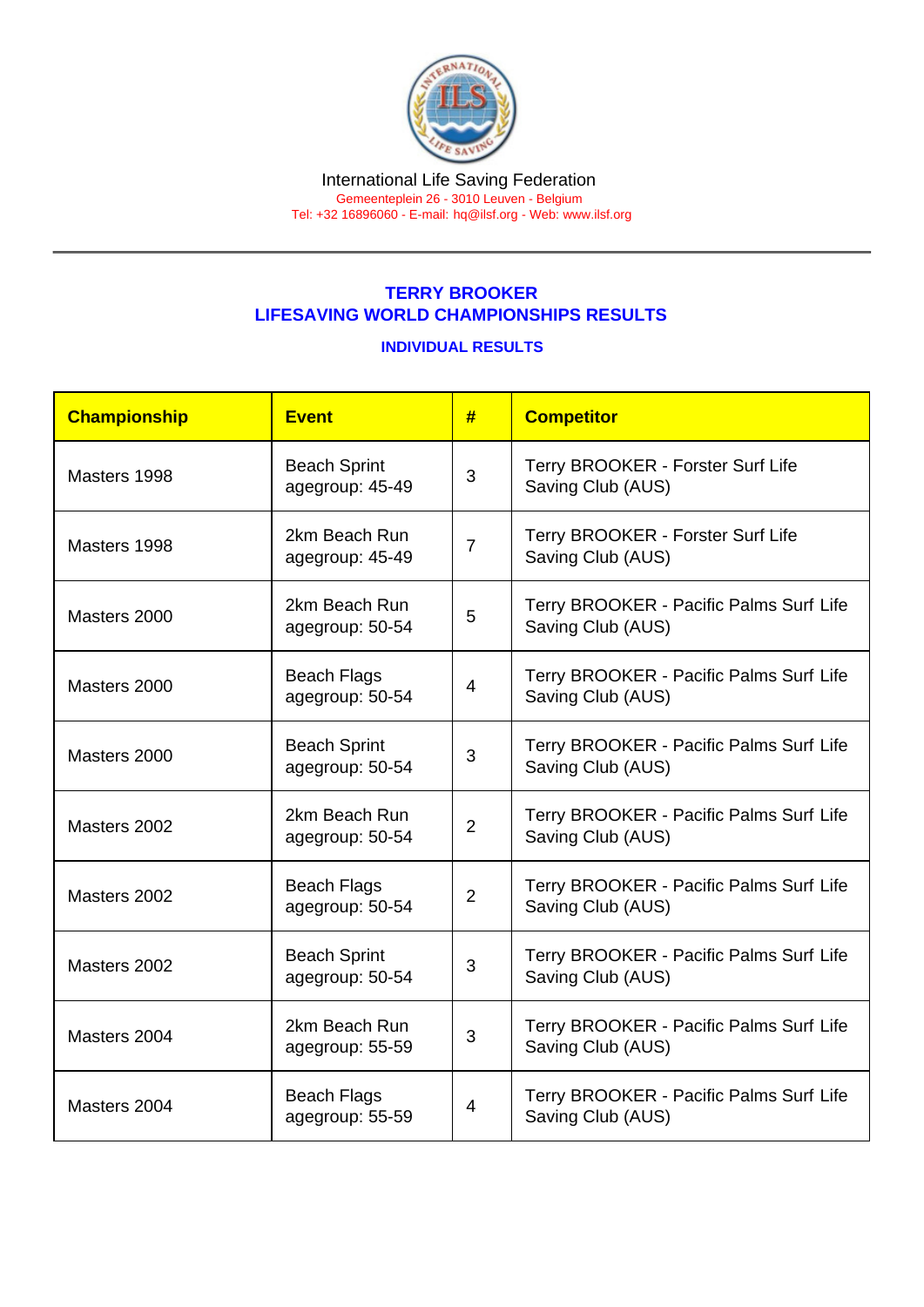| Championship | Event                                  | #              | <b>Competitor</b>                                            |
|--------------|----------------------------------------|----------------|--------------------------------------------------------------|
| Masters 2004 | <b>Beach Sprint</b><br>agegroup: 55-59 | 3              | Terry BROOKER - Pacific Palms Surf Life<br>Saving Club (AUS) |
| Masters 2006 | 2km Beach Run<br>agegroup: 55-59       | 4              | Terry BROOKER - Pacific Palms Surf Life<br>Saving Club (AUS) |
| Masters 2006 | <b>Beach Flags</b><br>agegroup: 55-59  | 1              | Terry BROOKER - Pacific Palms Surf Life<br>Saving Club (AUS) |
| Masters 2006 | <b>Beach Sprint</b><br>agegroup: 55-59 | $\overline{2}$ | Terry BROOKER - Pacific Palms Surf Life<br>Saving Club (AUS) |
| Masters 2012 | 1km Beach Run<br>agegroup: 60-64       | 4              | Terry BROOKER - Pacific Palms Surf Life<br>Saving (AUS)      |
| Masters 2012 | <b>Beach Flags</b><br>agegroup: 60-64  | 5              | Terry BROOKER - Arcadian Surf Life<br>Saving Club (AUS)      |
| Masters 2012 | <b>Beach Sprint</b><br>agegroup: 60-64 | $\overline{2}$ | Terry BROOKER - Pacific Palms Surf Life<br>Saving (AUS)      |
| Masters 2014 | 1km Beach Run<br>agegroup: 65-69       | $\overline{2}$ | Terry BROOKER - Ottawa Valley<br>Lifesaving Club (CAN)       |
| Masters 2014 | <b>Beach Flags</b><br>agegroup: 65-69  | $\overline{2}$ | Terry BROOKER - Ottawa Valley<br>Lifesaving Club (CAN)       |
| Masters 2014 | <b>Beach Sprint</b><br>agegroup: 65-69 | $\overline{2}$ | Terry BROOKER - Ottawa Valley<br>Lifesaving Club (CAN)       |
| Masters 2010 | 1km Beach Run<br>agegroup: 60-64       | $\overline{2}$ | Terry BROOKER - Pacific Palms Surf Life<br>Saving Club (AUS) |
| Masters 2010 | <b>Beach Flags</b><br>agegroup: 60-64  | 1              | Terry BROOKER - Pacific Palms Surf Life<br>Saving Club (AUS) |
| Masters 2010 | <b>Beach Sprint</b><br>agegroup: 60-64 | $\overline{2}$ | Terry BROOKER - Pacific Palms Surf Life<br>Saving Club (AUS) |

DISCLAIMER: These are sports results as retrieved on 25 Jun 2022 and are subject to change due to corrections.

If you think the displayed result is incorrectly presented, please raise a flag at [The ILS Lifesaving Sport Website.](https://sport.ilsf.org)